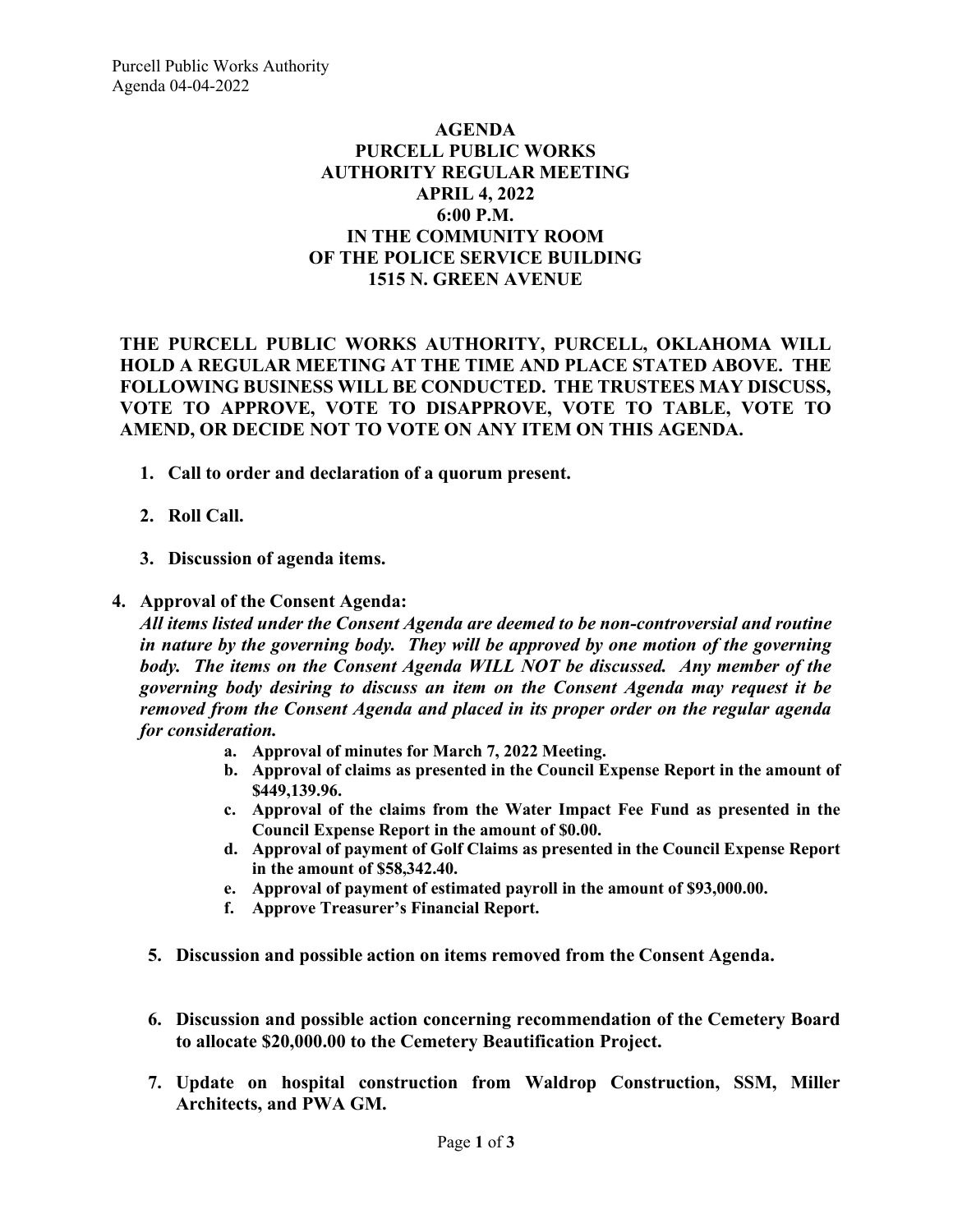- **8. Discussion and possible action concerning Purcell Municipal Hospital purchase of Sysmex Hematology Equipment in the sum of \$53,500.00.**
- **9. Discussion and possible action to approve Waldrop Construction Change Order No. 20, Job No. 5219 for Purcell Municipal Hospital in the sum of \$76,696.56 (38 Weather Days).**
- **10. Approval of Waldrop Construction Change Order No. 19, Job No. 5219 for Purcell Municipal Hospital in the sum of \$9,754.00 (Floor Drains).**
- **11. Discussion and possible action concerning approval of \$27,764.50 paid to Meyer Pump Service for emergency repair of Well # 5.**
- **12. Discussion and possible action concerning the recommendation from Staff to renew Dillon & Associates firm for auditing services of the 2021-2022 fiscal year financial records for an amount to not exceed \$34,500.00.**
- **13. EXECUTIVE SESSION: DISCUSSION, CONSIDERATION RE: AN EXECUTIVE SESSION TO BE HELD IN ACCORDANCE WITH 25 O.S. 307 § (B) (3).**
	- **a. Discussion and consideration concerning the purchase or appraisal of real property in accordance with 25 O.S. 307 § (B) 3.**
	- **b. Discussion and consideration of labor contract for fiscal year 2022-20223 between the City of Purcell and the FOP #194 in accordance with 25 O.S. § 307 (B) (2).**
	- **c. Discussion and consideration and possible action concerning the employment, hiring, appointment, promotion, demotion, disciplining or resignation of City Manager Dale Bunn and City Treasurer Victor Lohn in accordance with O.S. 307 § (B) (1).**
- **14. EXECUTIVE SESSION: DISCUSSION, CONSIDERATION AND POSSIBLE ACTION CONCERNING ITEMS DISCUSSED IN EXECUTIVE SESSION IN ACCORDANCE WITH (25 O.S. 307 § (B) (3).**
	- **a. Discussion and consideration concerning the purchase or appraisal of real property in accordance with 25 O.S. 307 § (B) 3.**
	- **b. Discussion and consideration of labor contract for fiscal year 2022-20223 between the City of Purcell and the FOP #194 in accordance with 25 O.S. § 307 (B) (2).**
	- **c. Discussion and consideration and possible action concerning the employment, hiring, appointment, promotion, demotion, disciplining or resignation of City Manager Dale Bunn and City Treasurer Victor Lohn in accordance with O.S. 307 § (B) (1).**
- **15. Discussion and consideration and possible action concerning the purchase or appraisal of real property in accordance with 25 O.S. 307 § (B) 3.**